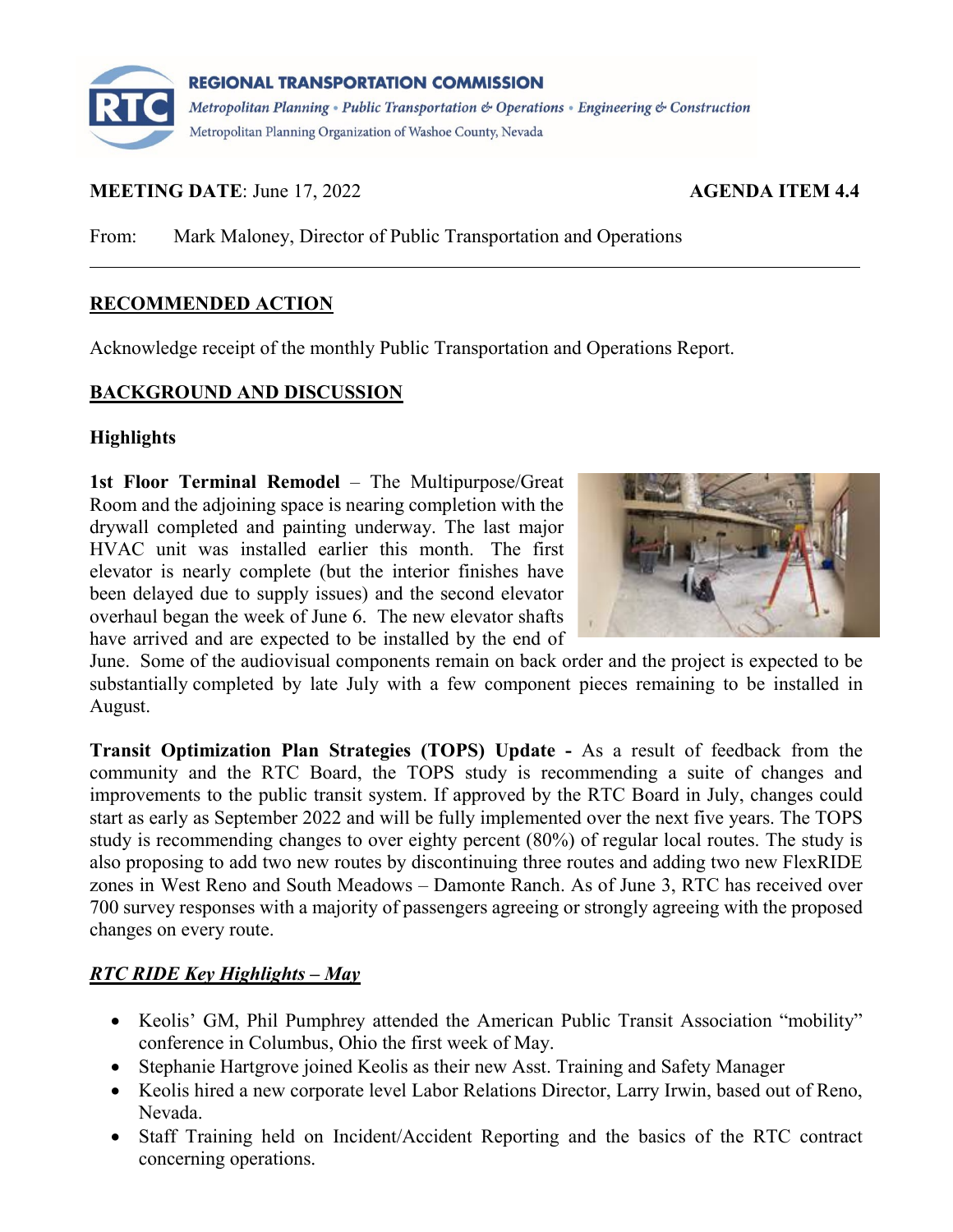- Full service was effective May  $7<sup>th</sup>$ .
- Released 4 trainees to operations for revenue service.
- Safety Meeting topics included: Driver Complaints, Schedule Adherence, Shared Stops, Zonar 2010 Re-training, Active Assailant Training, and Accident & Incident Patterns.
- The Safety and Training Dept. trained 2 new "Behind the Wheel" (BTW) drivers that will specialize in the "skills" portion of driver training. Currently, there are 13 BTW Skills and Revenue Trainers.
- The Maintenance Department received new parts and training on bus alignment systems.
- The Maintenance and Utility departments enjoyed a hot dog lunch compliments of their managers as a show of appreciation.
- Several members of the Keolis staff enjoyed an afternoon with RTC and other key political figures, including a meet and greet with Senator Catherine Cortez-Masto.
- Keolis participated in the KOLO Cares "Stuff A Bus for Seniors" event on May 19<sup>th</sup>, donating a van full of new clothing, cleaning supplies, paper products and adult hygiene supplies to this very important event.
- HR conducted a 3.5 hour orientation with new hires covering policies, procedures, payroll, harassment, and attendance.
- HR did weekly walk-throughs in the Maintenance Department to speak with mechanics.
- Weekly, the HR Manager spent time in the operator breakroom at Villanova getting to know the drivers.

| <b>Position</b>                | <b>Total Employed</b> | #Needed        |
|--------------------------------|-----------------------|----------------|
| <b>Coach Operator Trainees</b> | 16                    | Ongoing        |
| <b>Coach Operators</b>         | 152                   | 11             |
| Dispatchers                    | 5                     | 0              |
| Road Supervisors               |                       |                |
| Mechanic A                     |                       |                |
| Mechanic B                     | 3                     | $\overline{0}$ |
| Mechanic C                     | 4                     |                |
| EV Technician                  |                       | 0              |
| <b>Electronics Tech</b>        | $\overline{2}$        | 0              |
| <b>Body Technician</b>         |                       | 0              |

# **Keolis represented staffing headcount as of May 27, 2022:**

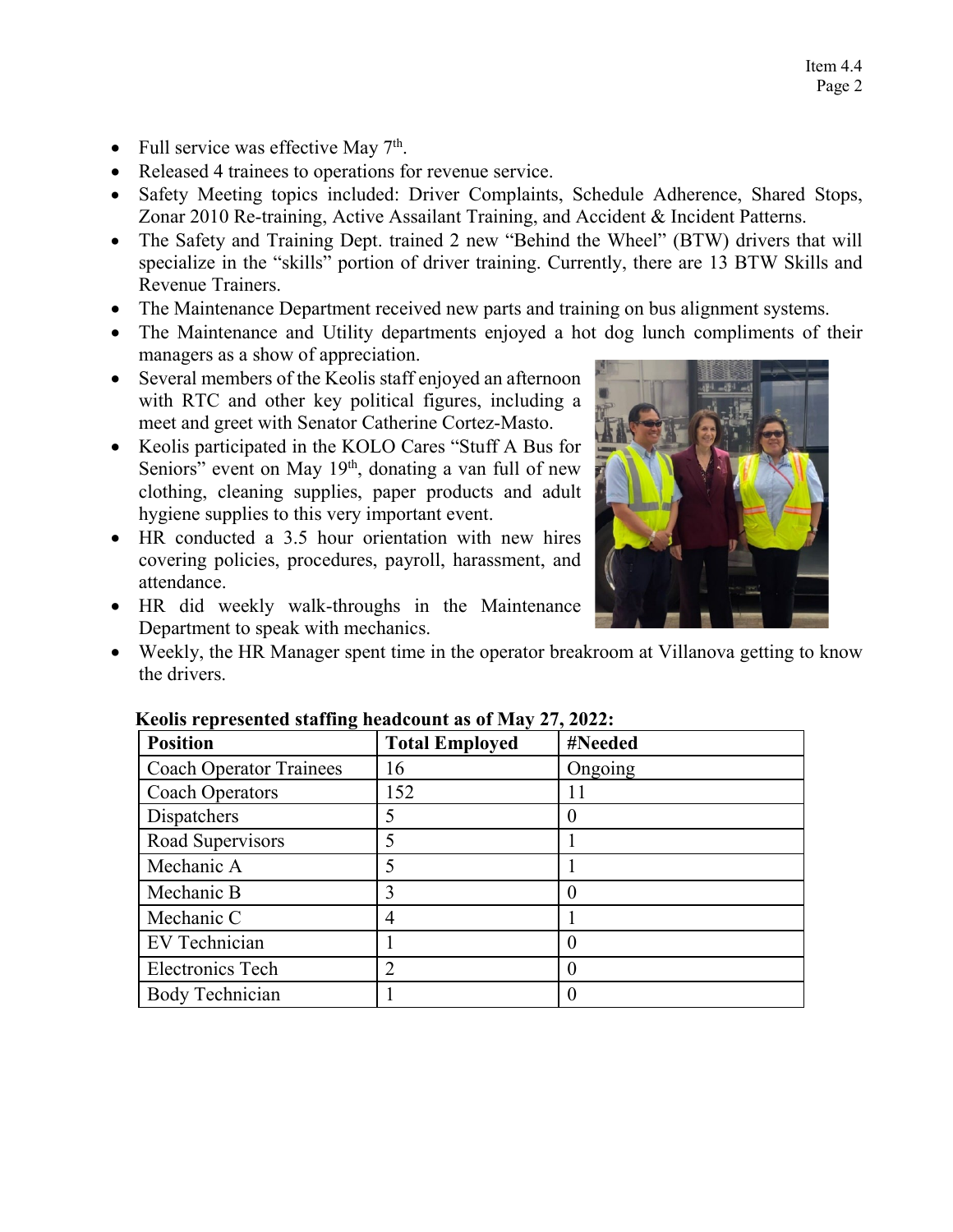# *RTC ACCESS Key Highlights – May*

# **Safety**

Accidents: 2 Injuries: 0 YTD Preventable Accident Count: 5 YTD Injury Count: 3

**May Safety Blitz -** School's Out!

# **May 2022 Safety Meeting**

- o Bicycles, Motorbikes, and Pedestrians.
- o TSA Video "The Mark"
- o Reviewed iDrive trends and trained on each

# **Recruitment/Staffing Update**

- o 1 new hire started 5/9/2022
- o 2 new hires resigned during training

#### **MTM represented staffing headcount as of May 27, 2022:**

| <b>Position</b>       | <b>Total</b>    | #Needed        |
|-----------------------|-----------------|----------------|
|                       | <b>Employed</b> |                |
| Drivers               | $35FT - 6PT$    | $21 FT - 0 PT$ |
| Dispatchers           | 3FT             |                |
| Reservationists       | $4.5$ FTE's     |                |
| Mechanic A            | 3FT             |                |
| <b>Utility Worker</b> |                 |                |



.<br>We have been filling this board, dedicating our<br>"SAFE SUMMER" to all the school age kids we know, family, friends, and neighbors. We trust the





**in RENO, NV** 











messages attached.



Today is a bagged lunch, with a sticky note to remind us of the message.









And the bagged lunch is served with a smile from the leadership team.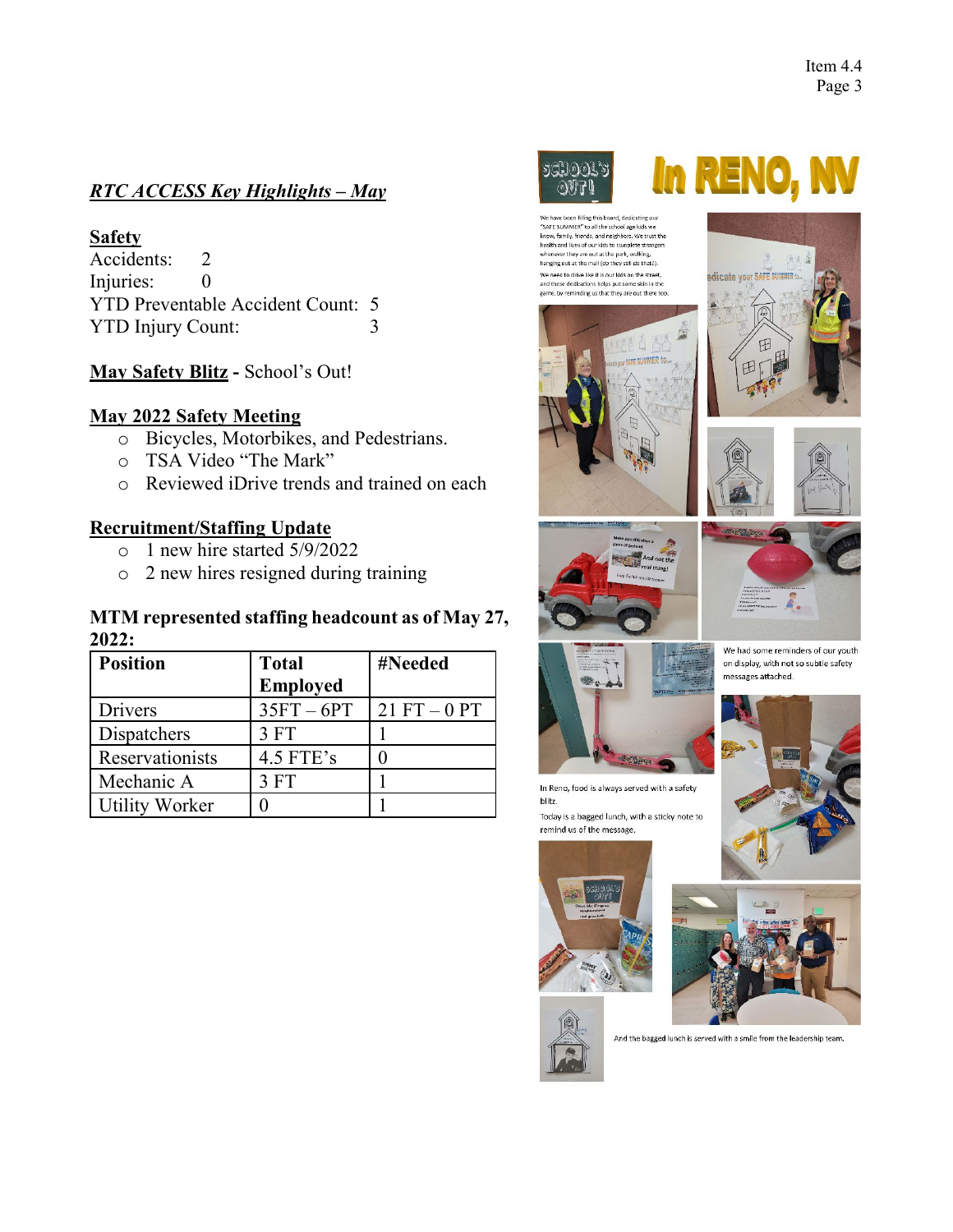# *TRANSIT DEMAND MANAGEMENT (TDM) Update*

- Vanpools increased from 317 to 322.
- RTC Washoe's vanpool program remained in  $6<sup>th</sup>$  place based on passenger trips for NTD reporting in March.
- Staff did an interview about vanpools with KOLO 8 The Road Ahead airing this month.
- The Northern Nevada Transportation Management Association (TMA) will meet again the later part of June to finalize its board and agenda for the kick-off meeting with employers.
- Ridership numbers from the ED Pass Program through the month of April:

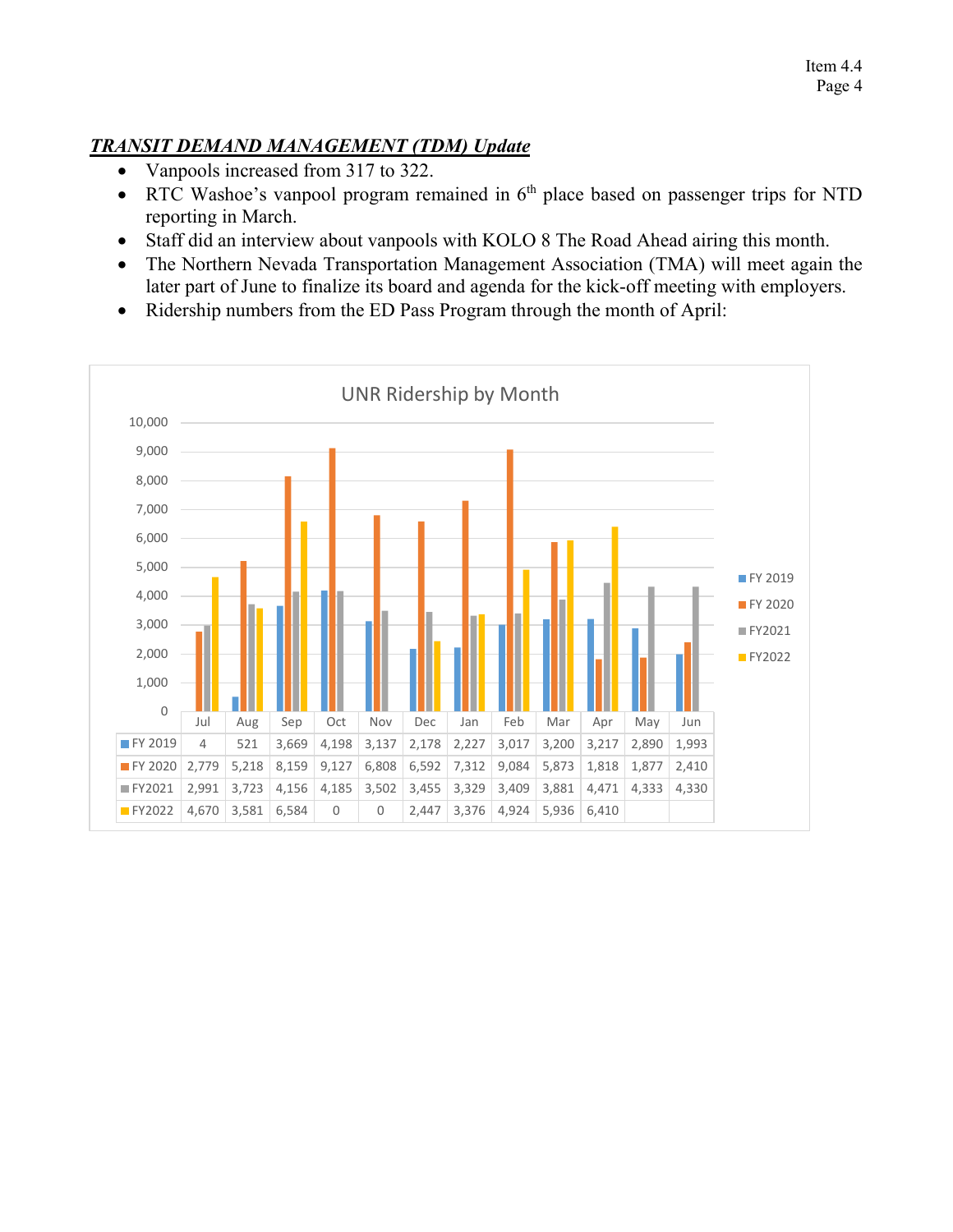



# *APRIL 2022 TRANSIT PERFORMANCE*

#### **RTC RIDE**



# **RTC ACCESS**